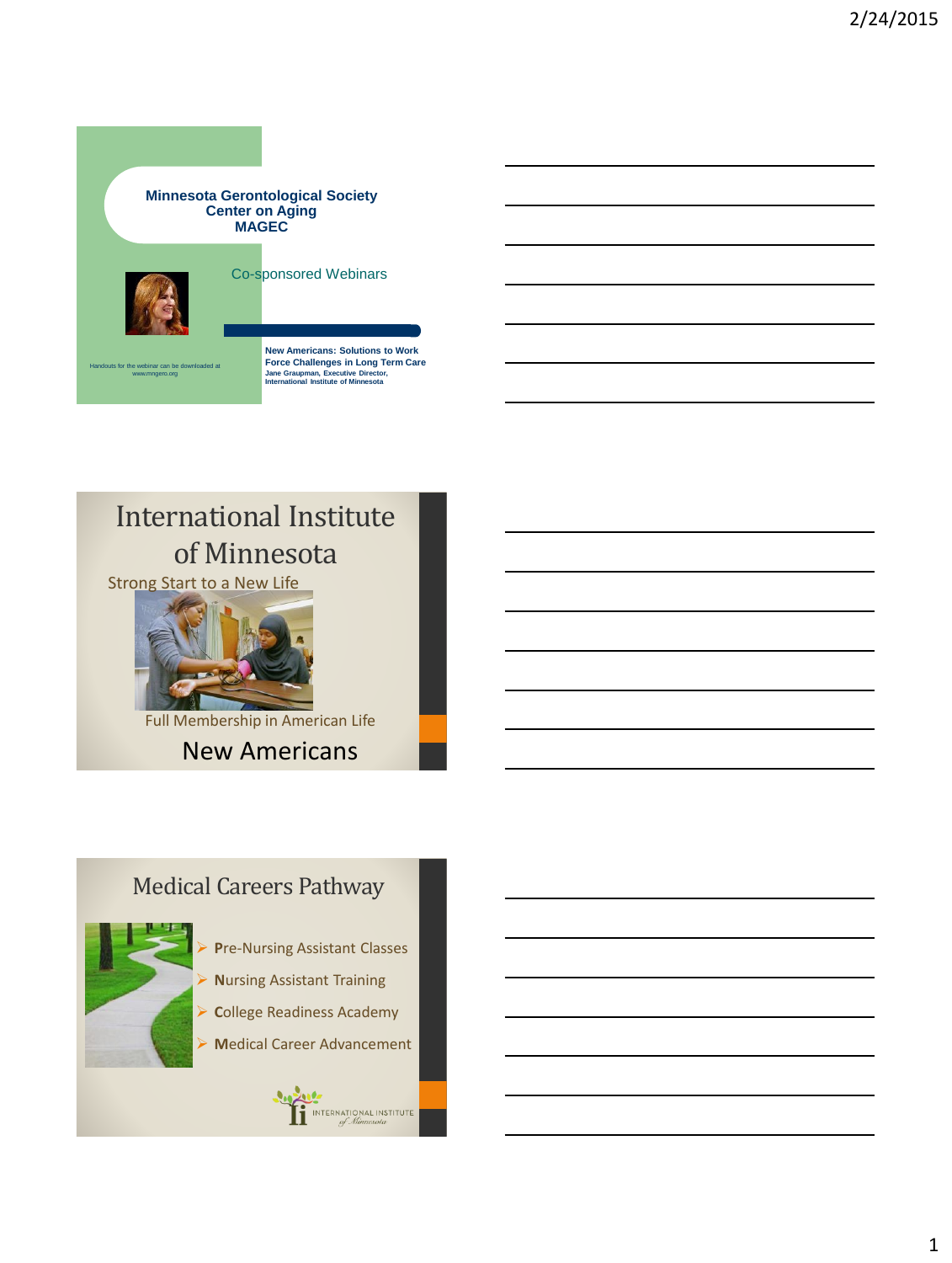

#### Nursing Assistant Training

 $\triangleright$  8 and 11 week integrated training (technical training and language training)

 $\blacktriangleright$  Layering Learning (bed making skill)



INTERNATIONAL INSTITUTE

## Other Training Components

Financial Literacy Training (paychecks, benefits, work forms (taxes and I-9s)

- Communication Skills
- Computer Skills
- Cross-Cultural Skills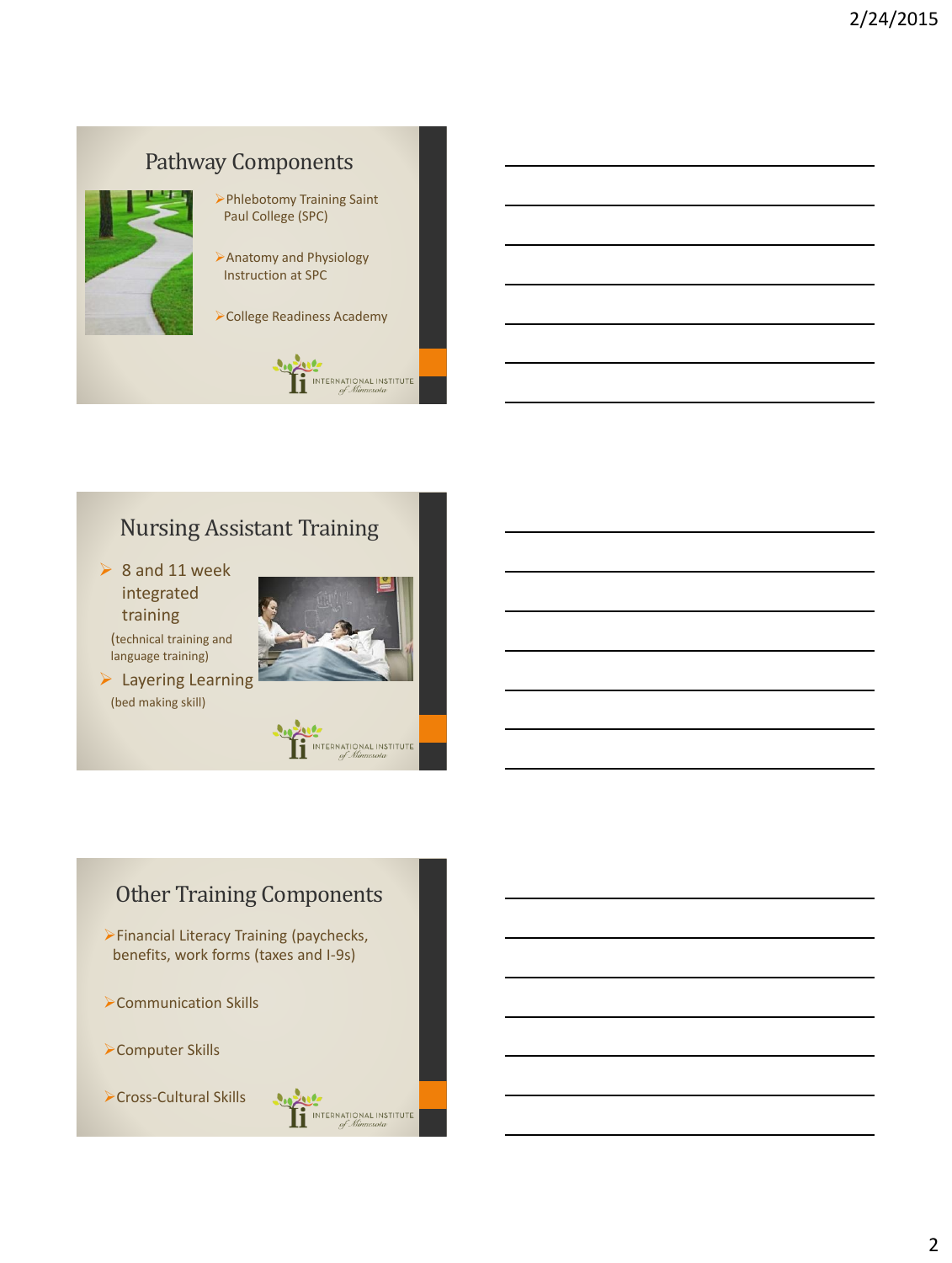#### Nursing Assistant Training

- $\triangleright$  Clinical training for 4 days-22 hours
- Instructor Student Ratio: 1 to 6
- ▶ Outperform Minnesotans on state test





#### Training and Employment Data

- ▶ 80% Employment Placement Rate
- ▶ 90% Employment Retention Rate at 6 months
- ▶ 60 Employer Partners-Available to troubleshoot workplace issues2000

INTERNATIONAL INSTITUTE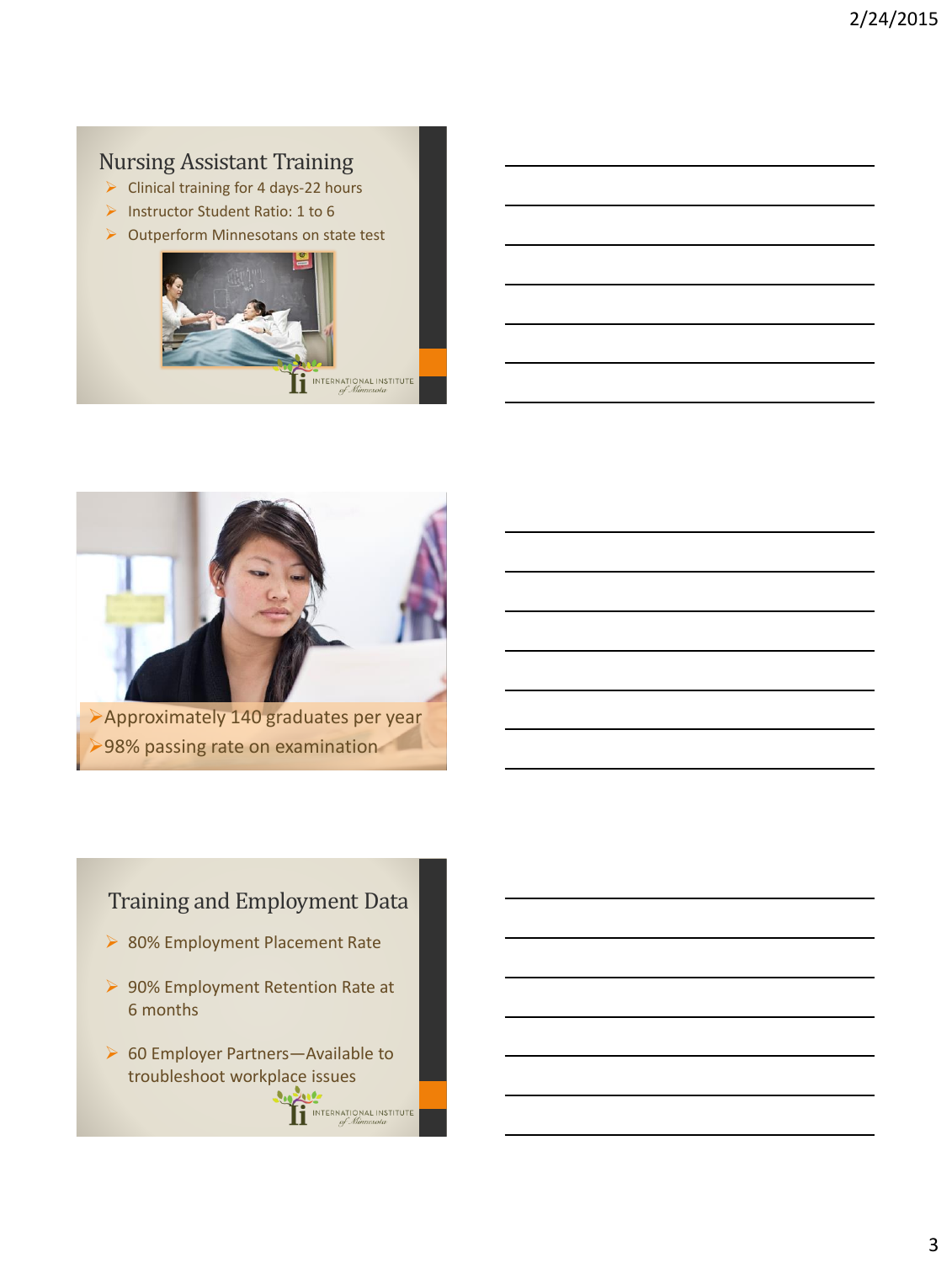|                     | <b>College Readiness Academy</b> |                                                            |                                          |                       |
|---------------------|----------------------------------|------------------------------------------------------------|------------------------------------------|-----------------------|
|                     |                                  | <b>Tier One Classes</b><br>15 weeks at community locations |                                          |                       |
| <b>Hubbs Center</b> |                                  | <b>International</b><br><b>Institute</b>                   |                                          | Neighborhood<br>House |
|                     |                                  |                                                            |                                          |                       |
|                     |                                  | <b>Tier Two Classes</b><br><b>At Saint Paul College</b>    |                                          |                       |
|                     | <b>Hubbs Center</b>              |                                                            | <b>International</b><br><b>Institute</b> |                       |
|                     |                                  | <b>Saint Paul College</b>                                  |                                          |                       |
|                     |                                  |                                                            |                                          |                       |



# Medical Career Advancement

More than 2,000 Nursing Assistants employed

**>370 career advancements** 

 $\geq$  150 RNs

- $>$ 114 LPNs
- $\triangleright$  106 other medical professions<br>  $\overbrace{\prod_{j\in\text{MIERNATIONAL INSTITUT}}$

#### Responding to Industry

NTERNATIONAL INSTITUTE

Universal Care Worker Training

- Point Click Care Training
- American Workplace training (customer service training)